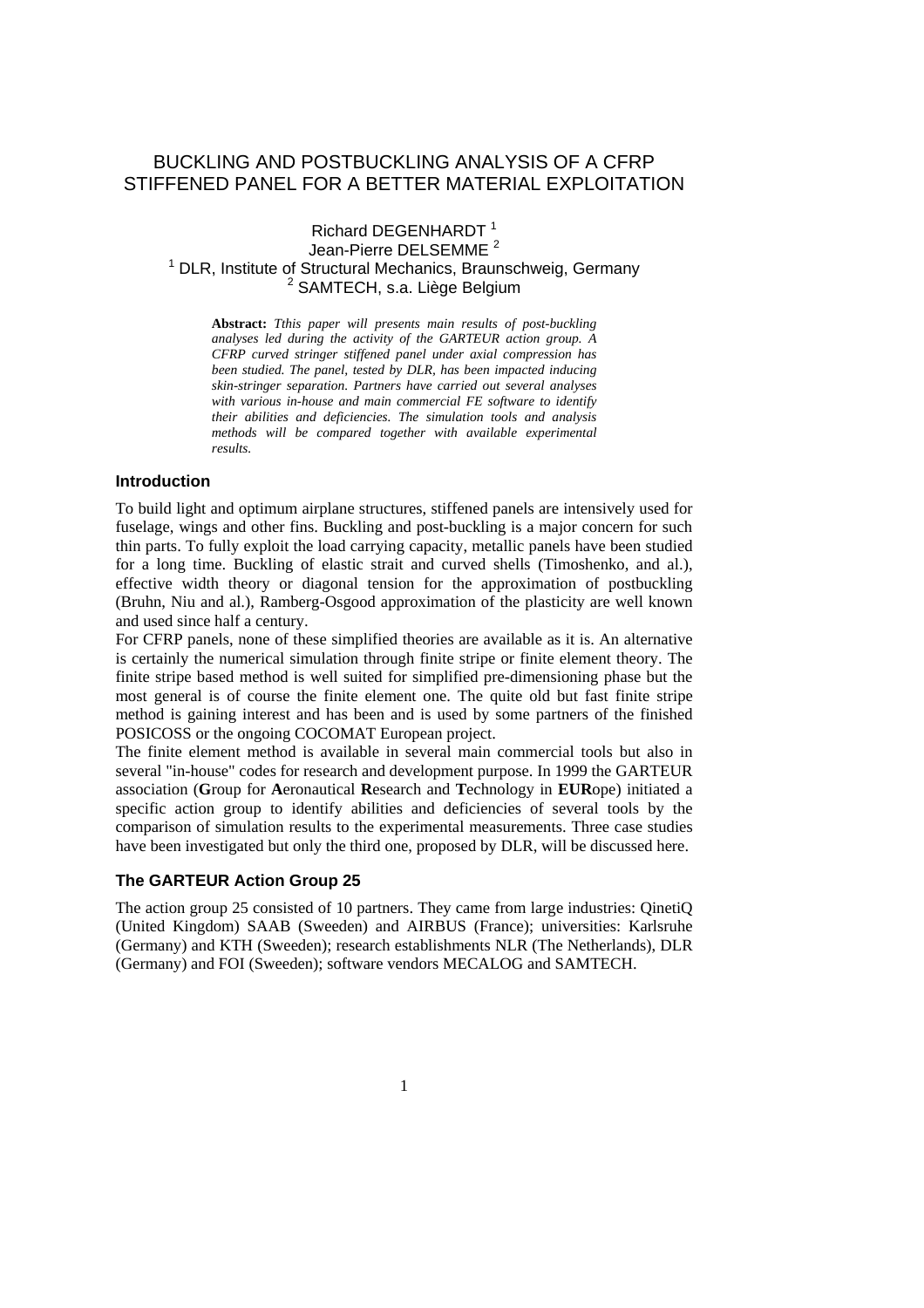The benchmark 1, proposed by AIRBUS, consists of a compressed metallic stiffened panel buckling in the plastic domain. It has been analysed with RADIOS (MECALOG), B2000 (NLR) and SAMCEF (SAMTECH).

The benchmark 2, proposed by SAAB, consists of a machined aluminium beam made of 3 stiffened panels was loaded in shear. The aim was to find an optimum shape nowadays available with the help of fast tooling machines. It has been analysed with B2000 (NLR), SAMCEF (SAMTECH) and STRIPE (FOI).

The benchmark 3, proposed by DLR, consists of a CFRP curved stiffened panel loaded in axial compression. The panel has been impacted to induce a skin stringer separation. It has been analysed with ABAQUS and NASTRAN (DLR), FEAP (UKA), LUSAS (QinetiQ), and SAMCEF (SAMTECH).

The main results of the action group work are available in GARTEUR publications (see ref $[1]$ ).

## **The case study**

The structure is a CFRP curved panel stiffened by 6 longitudinal stringers (see below).

Practically, a full cylinder was first made and divided into 6 equal panels after curing. The internal stress release produced shape distortion and the real imperfections have been measured in 9 points on the skin. The panel has been impacted in 2 areas and the resulting skinstringer delamination has been drawn by ultrasonic investigation.



*Figure 1 General view*

To test the panel, the top and bottom edges have been clamped in boxes filled with



gypsum. To prevent lateral buckling of free vertical edges, two sliders have been used. (see below). The circumferential displacement is let free.

> Gliding plane Test panel



#### *introduction device*

The compression load was applied 67 times, the first 65 cycles were in the linear domain up to 80% of the first expected buckling load. Test 66 was stopped just after the first visible buckling and finally, the test 67 was led until collapse.

*Figure 3 Lateral sliders*

Strains were measured by 16 strain gauges bonded with orientations of  $0^{\circ}$  and  $90^{\circ}$  only on the skin. For measurement of out of plane deformations, 12 displacement pickups were mounted normal to the panel surface.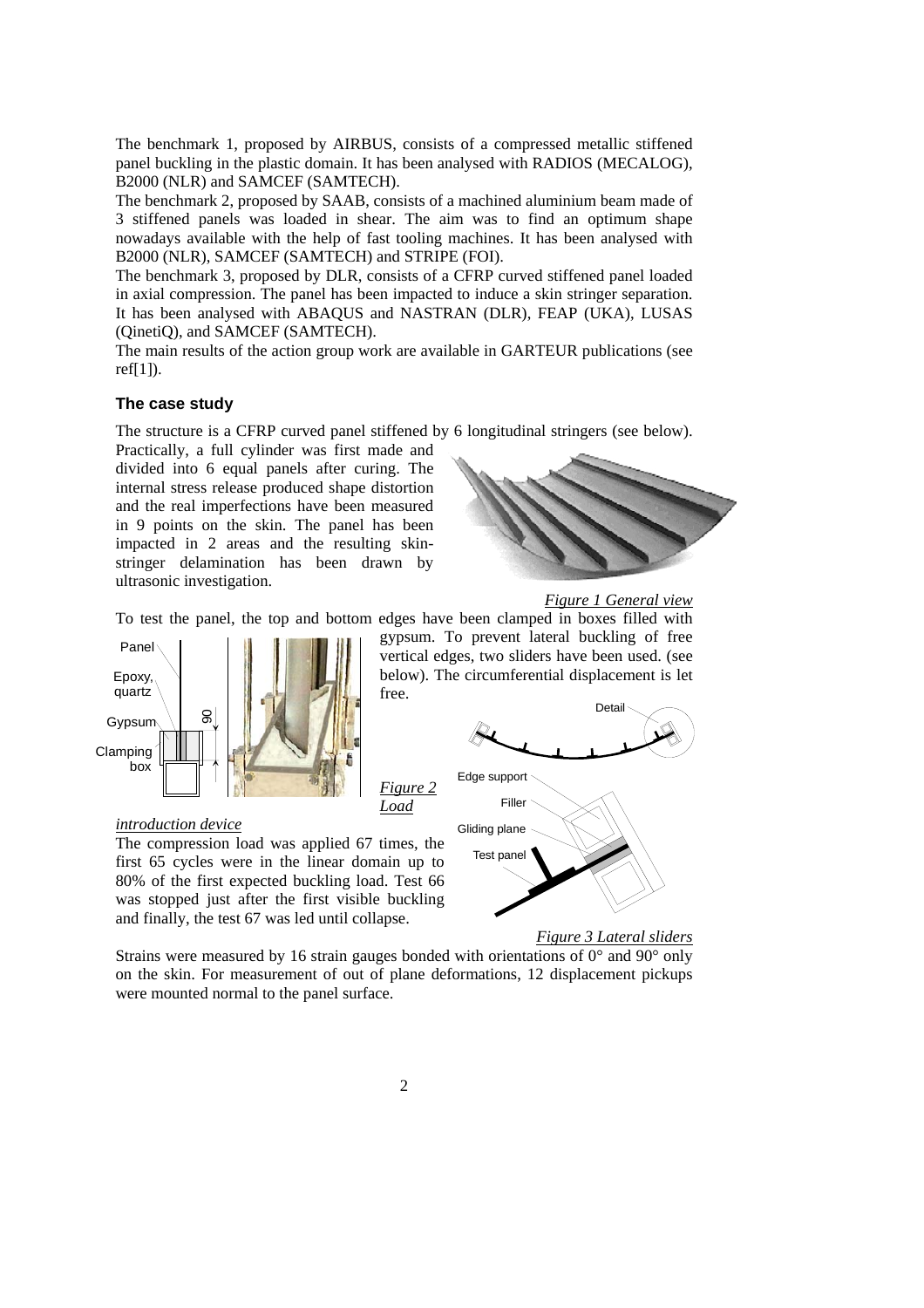### **The simulation**

Several types of simulations have been carried out and different tools have been used. A linear static analysis has shown a good agreement between ABAQUS, NASTRAN FEAP (2d elements) and SAMCEF in the evaluation of the axial stiffness. Unfortunately, it was around 10 to 15 % stiffer than the experimental results. FEAP with 3d elements lead to exact value while LUSAS gave stiffness 13% less than measured one. To compare with an additional method, a simple computation with Classical Lamination Theory, gave a result not far the first FE simulation. An extensive investigation has been done to analyse the origin of this discrepancy but no clear reason have been found. The good agreement between the first results led to suppose that the problem is in the idealisation of the reality and not in the FE method itself.

Linear stability theory does not allow taking contact into account, that's why buckling analysis have also been carried out with the model without damaged region. To obtain a first idea of the influence of the damage, analyses with skin stringer separation but without contact have also be done. With the intact model, among the partners, the first

buckling load was in a range between 93.8 and 166 kN depending on the mesh refinement (660 to 15000 elements) and element type (shell or solid). The corresponding mode was most of the time a local buckling of the skin between stringers (see Figure 4). University of Karlsruhe has compared several models varying number of elements, element type, stringer idealisation, etc. Among the first buckling modes , also global modes have been found.



#### *Figure 4 First buckling loads*

It must be noticed that the first critical loads in general and in particular corresponding to the first local and first global mode were very close. To give an idea of the eigenvalue spectrum, in a range from 0 to 3mm shortening, SAMCEF found 249 buckling factors well distributed over the range with a model made of 12320 shell elements with 50617 degrees of freedom. Among these values, some of them, around 2.2 mm, were related to more global mode.

With skin stringer separation but without contact condition, the first buckling mode was of course located around the damaged area (see Figure 4). Although the corresponding buckling load was underestimated (59.64kN) it was in a good agreement with NASTRAN (66.6kN). The approximation was due to the fact that the penetration between debounded parts was not constrained.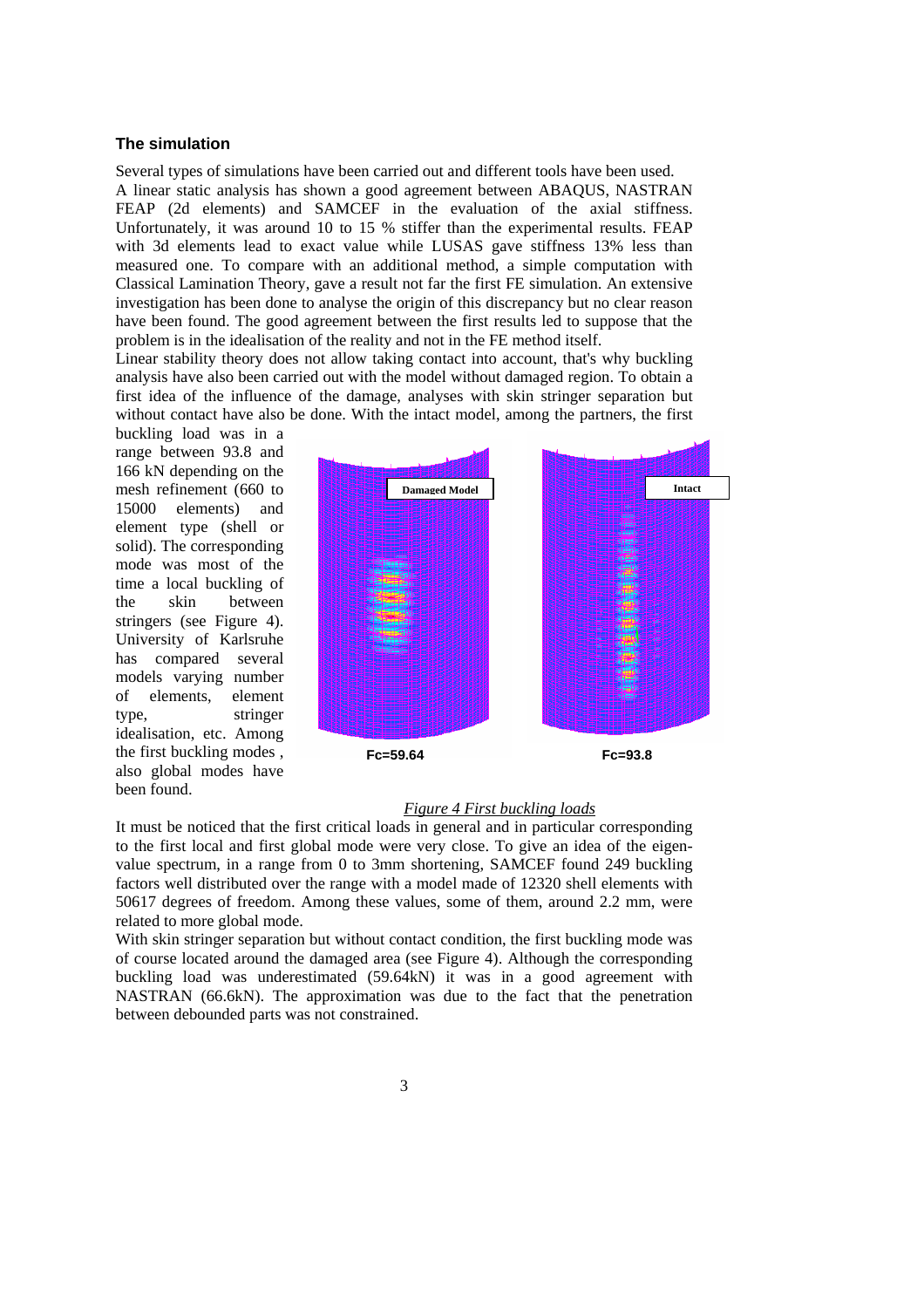The most important part of the work was the non-linear simulation of the buckling and post-buckling behaviour. Since all the tools were not able to simulate contact conditions, in a first part, the model without degradation has been analysed.

Figure 5 shows the load shortening curves for some simulations in comparison with experimental results. The various analysis characteristics are the following:

- 1. DLR used ABAQUS for a dynamic analysis with an explicit scheme.
- 2. QuinetiQ used development version of LUSAS with a non-linear static analysis and an implicit scheme.
- 3. SAMTECH used SAMCEF/Mecano with a non-linear static and dynamic analysis and an implicit scheme.
- 4. University of Karlruhe used an extended version of FEAP with solid elements for static analysis with implicit schema.
- 5. University of Karlruhe also used shell elements for a dynamic analysis with an implicit scheme without damping.

The difference between initial stiffness discussed above appears clearly.

In the pre-buckling region, one can see the good agreement between shell models of analysis 1, 3 and 5. Dynamic analyses with ABAQUS/Explicit of FEAP/implicit allow exploring deep post-buckling region but for such methods the time step must be very small and the computation time increases dramatically. In SAMCEF/Mecano, a damping has been used to allow numerous modes jumping observed between the first buckling and the ultimate load. The damping, proportional to the stiffness, has been introduced through a Kelvin's like material. ABAQUS/Implicit offers a special capability that deals with damping and looks like the method used here in Mecano. DLR has observed with similar tests an important reduction of the computation time if one uses an implicit method with damping instead of an explicit method.





**Gelöscht: <sp>**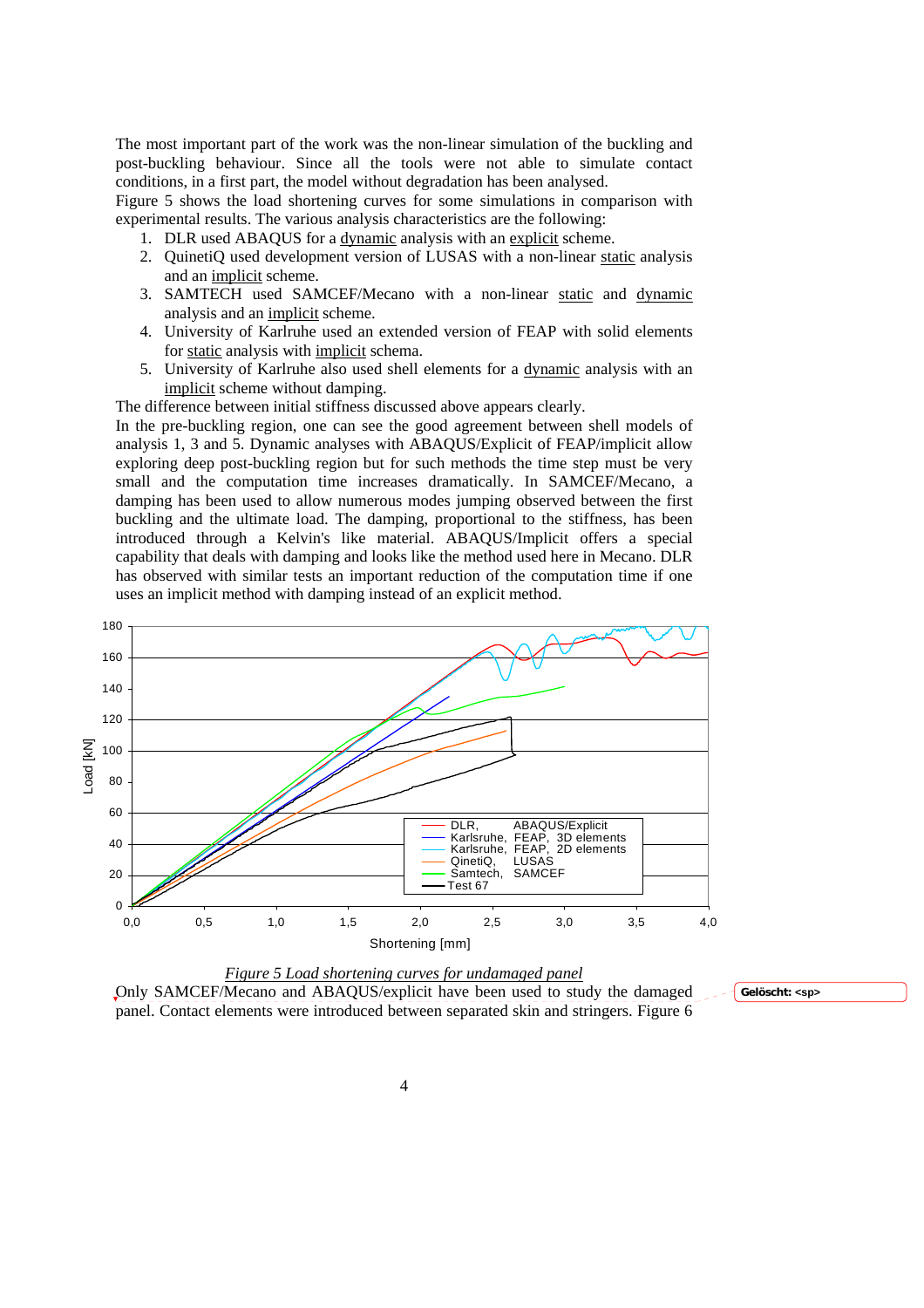shows the load shortening curves for both simulations. One can see a very good agreement up to the maximum load. Figure 7 shows transverse displacement contours on the deformed shape for 1, 1.6 and 2.7 mm shortening. The first local buckling is followed by a symmetrical mode and at the end, a non-symmetrical deformation.

*Figure 6 Load shortening curves for damaged panel*



*Figure 7 transverse displacement contours on the deformed shape*

It is well known that imperfections have an important influence on the buckling behaviour of thin structures like curved panels. Figure 8 shows that measured lateral displacements are important and increasing from the beginning.

To assess the imperfection, SAMTECH has used a special procedure. It was assumed that lateral displacements were parallel to an imperfection mode amplified by a factor  $λ$ ( $λ$ <sub>c</sub>- $λ$ ) if  $λ$  is a load factor and  $λ$ <sub>c</sub> a critical value. One can see on Figure 8 that the

behaviour, in a first time, is asymptotic to a vertical line located near 1.8 mm. It is clear that, for  $\lambda = \lambda$  $\sqrt{2}$ , the scaling factor is equal to 1 and the imperfection shape match the displacement given by the curves. Among several solutions (e.g. combination of buckling modes) the deformed shape was computed by a static analysis with enforced displacement on 2 of the 4 points given by the curves for  $\lambda =$ 0.9 mm. This procedure is of course only possible after the test if the

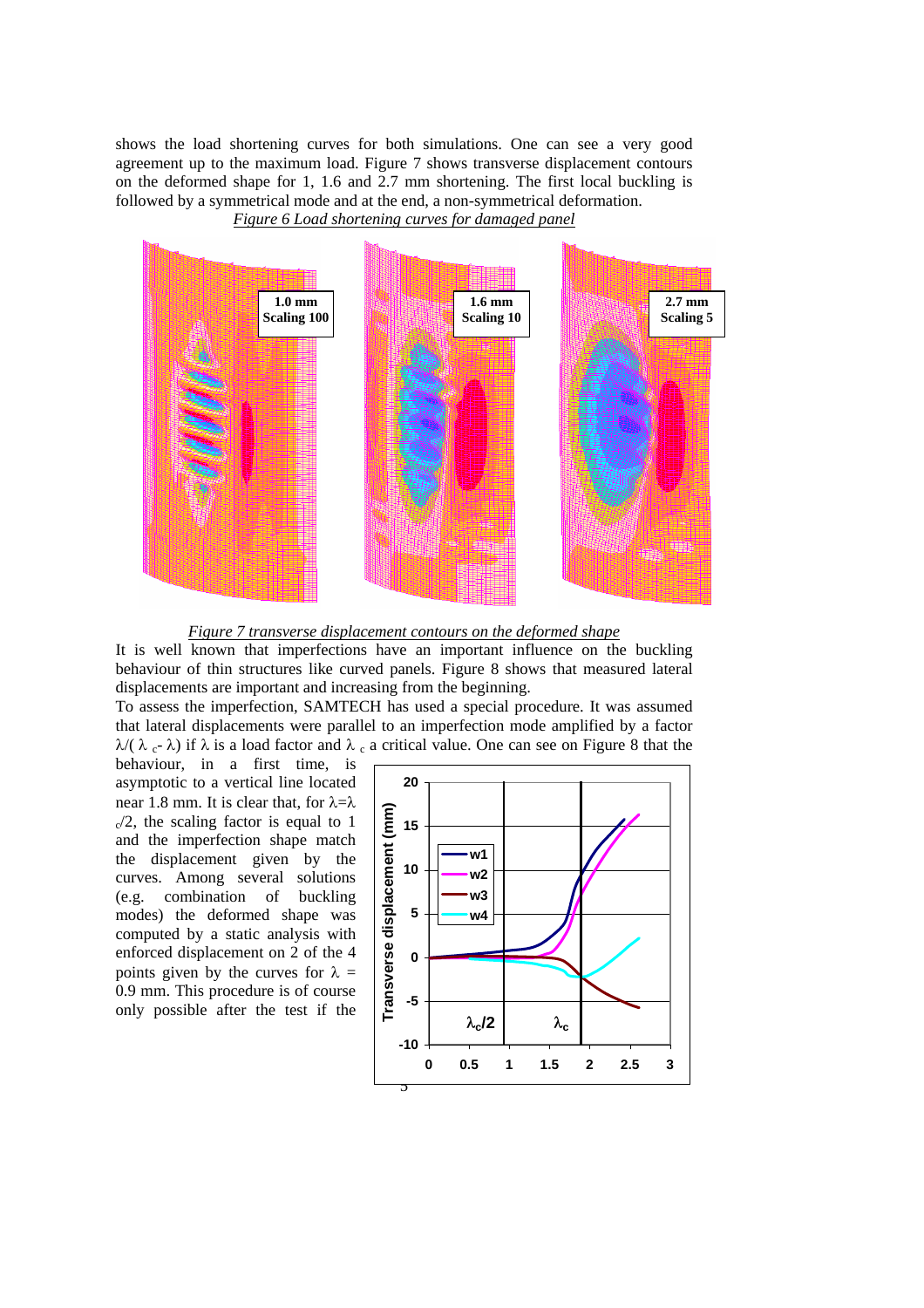lateral displacements are known; it has the advantage that contact conditions, introduced in the static computation, are satisfied.

*Figure 8 Experimental lateral displacements on the equator* A more classical approach has been used by DLR. The real shape of the panel was measured on 9 points uniformly distributed on the outer surface. An analytical shape made of sinus and cosines has been adjusted to match the 9 points and the mesh has been modified accordingly.



Figure 9 shows the load-shortening curves obtained with ABAQUS/Explicit and SAMCEF/Mecano with the mode including imperfection. With ABAQUS, the sudden mode jumping which happens near 2.6 mm without imperfection (see Figure 6) happens now near 1.9 mm. With SAMCEF, the mode jumping is completely avoided and one can observe only some knees in the curves corresponding to smoother path changing.

## **Conclusions**

Several tools and analysis methods have been used to study the behaviour of a compressed CFRP stiffened panel including a damaged region. The simulation results were compared with experimental measurement data.

Most of the tools, using shell elements, have predicted an axial stiffness higher than observed. That doesn't necessarily means that shell elements are too stiff but only that some hypothesis made in the simulation were not coherent with the experiment. Other similar tests made in several other projects have shown a good agreement between simulation and experiment.

Contact conditions, are not compatible with linear stability analysis, that's why the undamaged panel has been analysed. There was a large variation between critical load predictions depending on the mesh size, type of element or stringer idealisation. It seams that to produce local buckling mode with small wavelength a fine mesh is necessary; a too coarse mesh will miss them and produce global buckling modes instead.